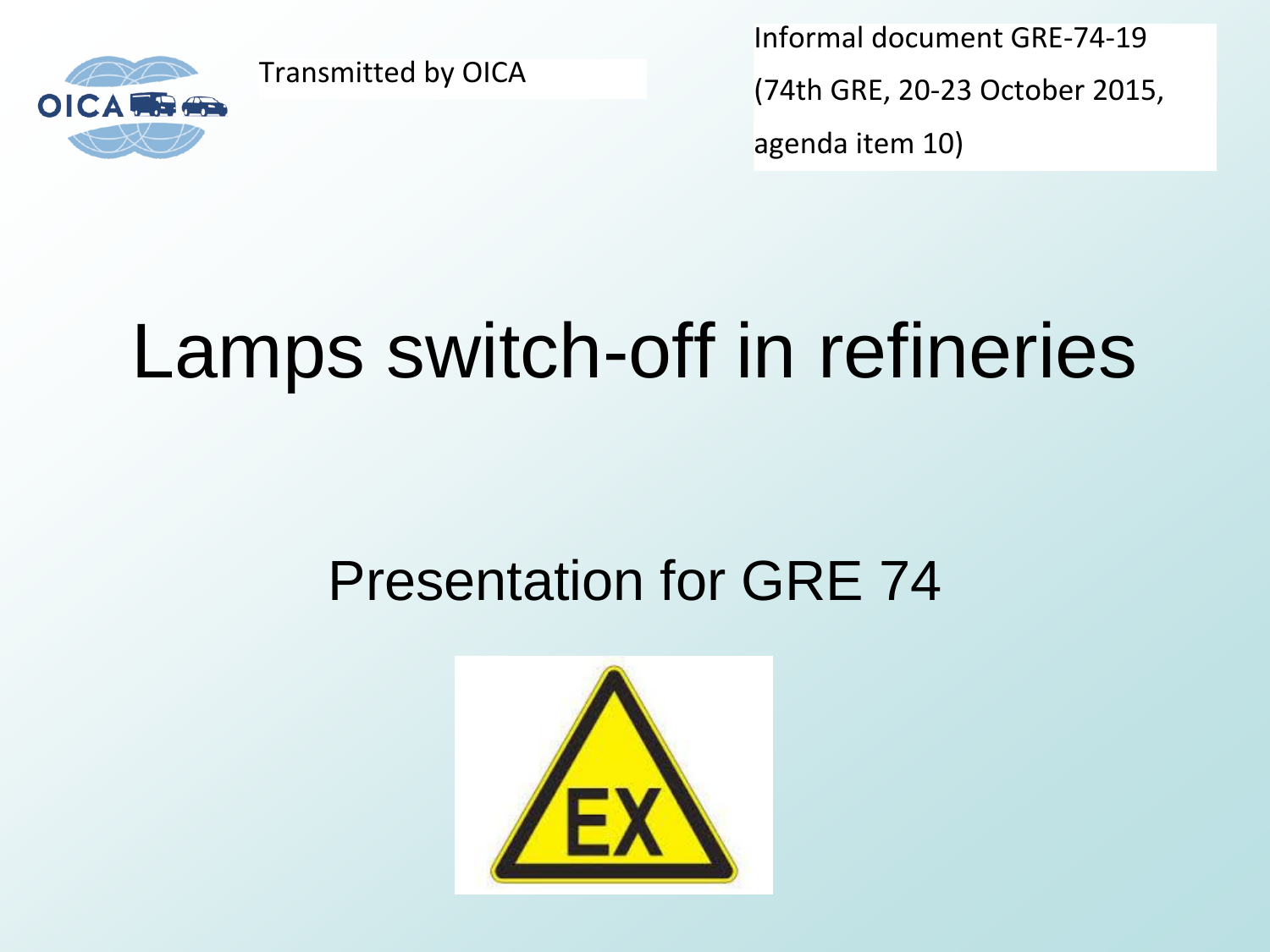

### Conflict between R48 requirements and refineries rules

- $\triangleright$  A conflict has been identified between lighting rules applying for vehicle certification (UN R48) and rules applying for circulation inside refineries
- $\triangleright$  UN R48 requirements (05 and 06 series)
	- Automatic switching of headlamps in low ambient light conditions ۰
	- Alternative using DRL + rear position lamps œ
	- No complete lamp switch-off possible above 10 km/h

#### $\triangleright$  Refineries

- All lamps shall be OFF during circulation inside the site œ
- Some refineries allow front DRL only ۰
- In all cases, it is forbidden to have lamps activated at the side and to the rear (under ۰ dangerous goods zone)
- Reasons: eliminate risk of sparks (due to failing light source)۰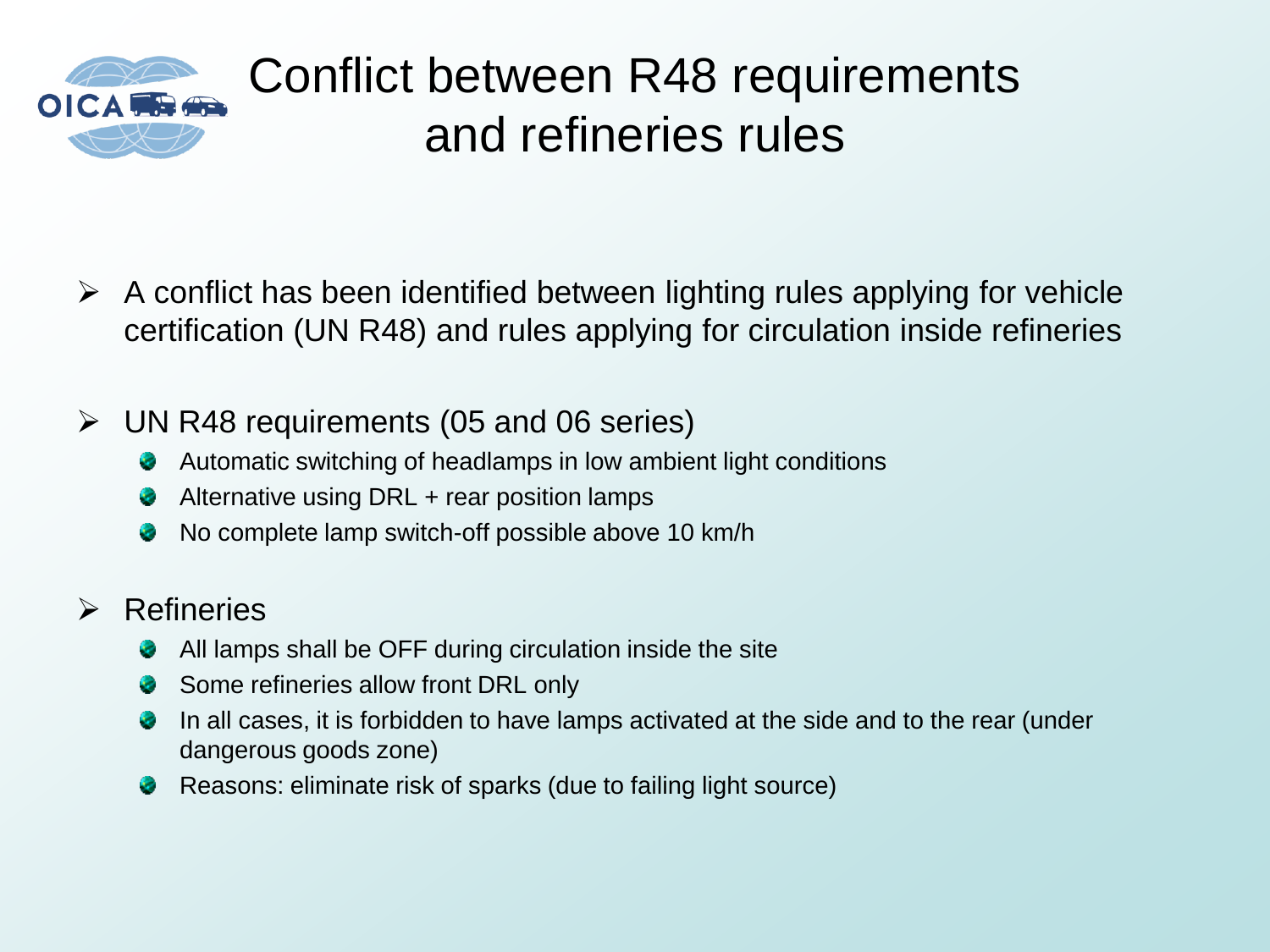

## Conflict between R48 requirements and refineries rules



R48-03: no DRL, no AHS





R48-04 or 05: DRL front, no AHS







R48-05: DRL front + position lamps, no AHS







R48-05 or 06: DRL front, with AHS